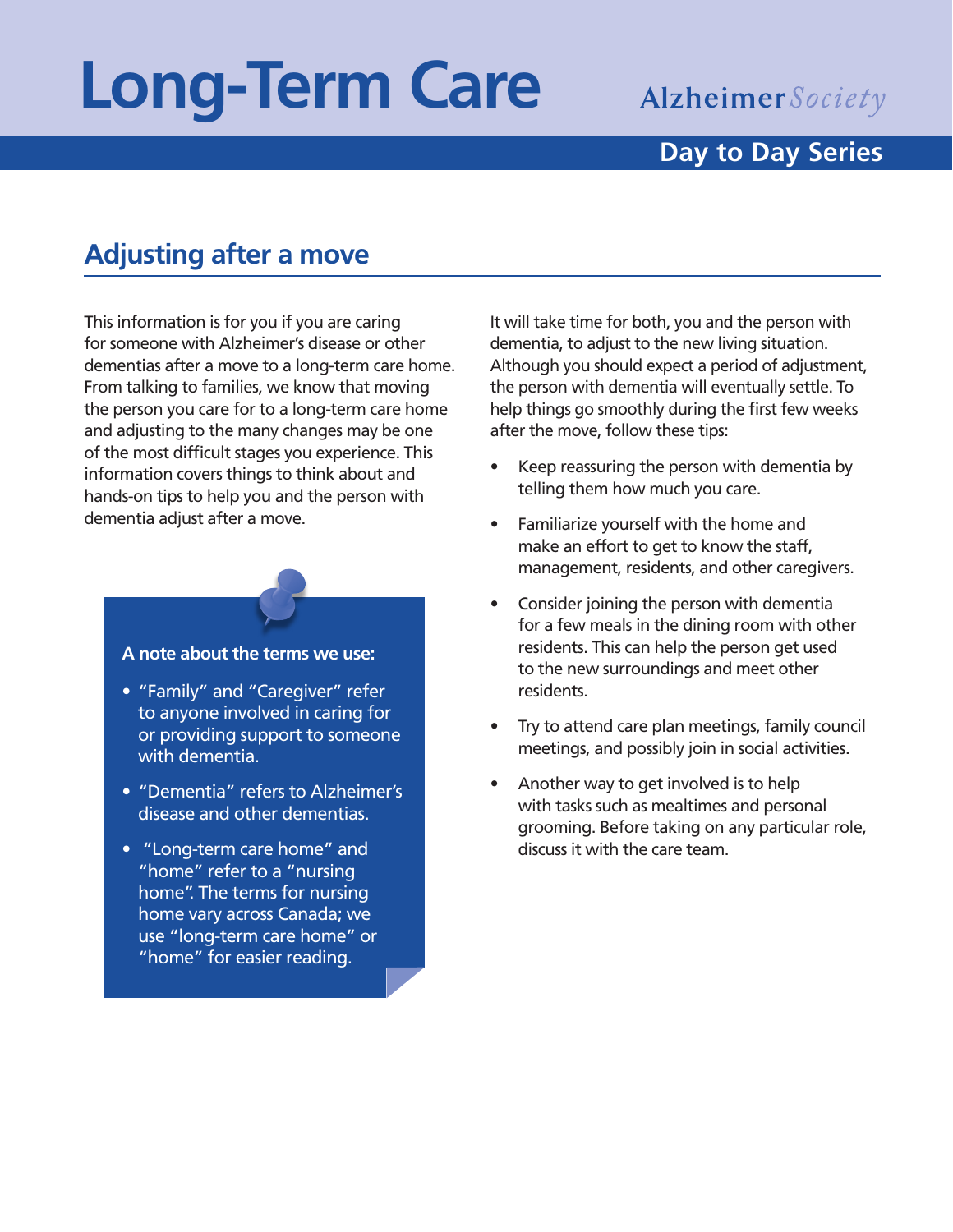#### **Continuing support**

Give yourself some time and remember that you have not lost your role as a caregiver, you now share the responsibility of care with others. To provide ongoing support for the person with dementia, follow these tips:

- Share your knowledge about the person with the staff such as life-long habits, likes, dislikes, daily routines and ways to avoid episodes of agitation. You may find the Alzheimer Society's *All about me* [Alzheimer. ca/allaboutme] booklet useful for recording this information and sharing it with staff.
- Discuss options for meeting the person's needs and preferences. Ask questions if you need complicated words or procedures explained.
- Tell staff your feelings and concerns like what help you need or questions you may have. Maintain realistic expectations of the staff and the home.
- Keep up to date with the doctor and staff about the person's condition, care, and treatment. Ask for a copy of the care plan.
- Ask to have regular care planning meetings attended by both family members and care providers. Remember, you are partners in the person's care team.
- Treat the staff—health care aides, nursing staff, activity staff, housekeepers and volunteers—as individuals and build relationships with them.

#### **Meaningful visits**

Even people who are well into the later stages of dementia still have feelings; everyone needs to feel supported. Visiting is an important way for you to support the person with dementia and stay connected now that you are no longer providing day-to-day care. Visiting may be emotionally difficult for some people. It is important to do what feels right for you.

Visits can be:

- A way to continue life-long routines: Schedule visits around activities like sharing a meal together.
- A social time: Consider timing your visit to participate in a group activity such as a musical event.
- A chance for some more personal time: enjoy quiet times alone together reading or reminiscing.
- A way to build connections: consider having other family members visit, such as children to help the person feel more connected.
- An outing to an art gallery or to a local garden. Remember to discuss your plans with the staff before the outing.

There may be many people visiting at different times. To help you and the person with dementia remember who visited and the details of the visit, create a *visitor guest book*. Check with the staff first to see if it is possible to leave a visitor guest book in the person's room.

If visiting is not an easy option due to distance, try recording your voice or sending pictures of you and other family members so the person continues to feel connected.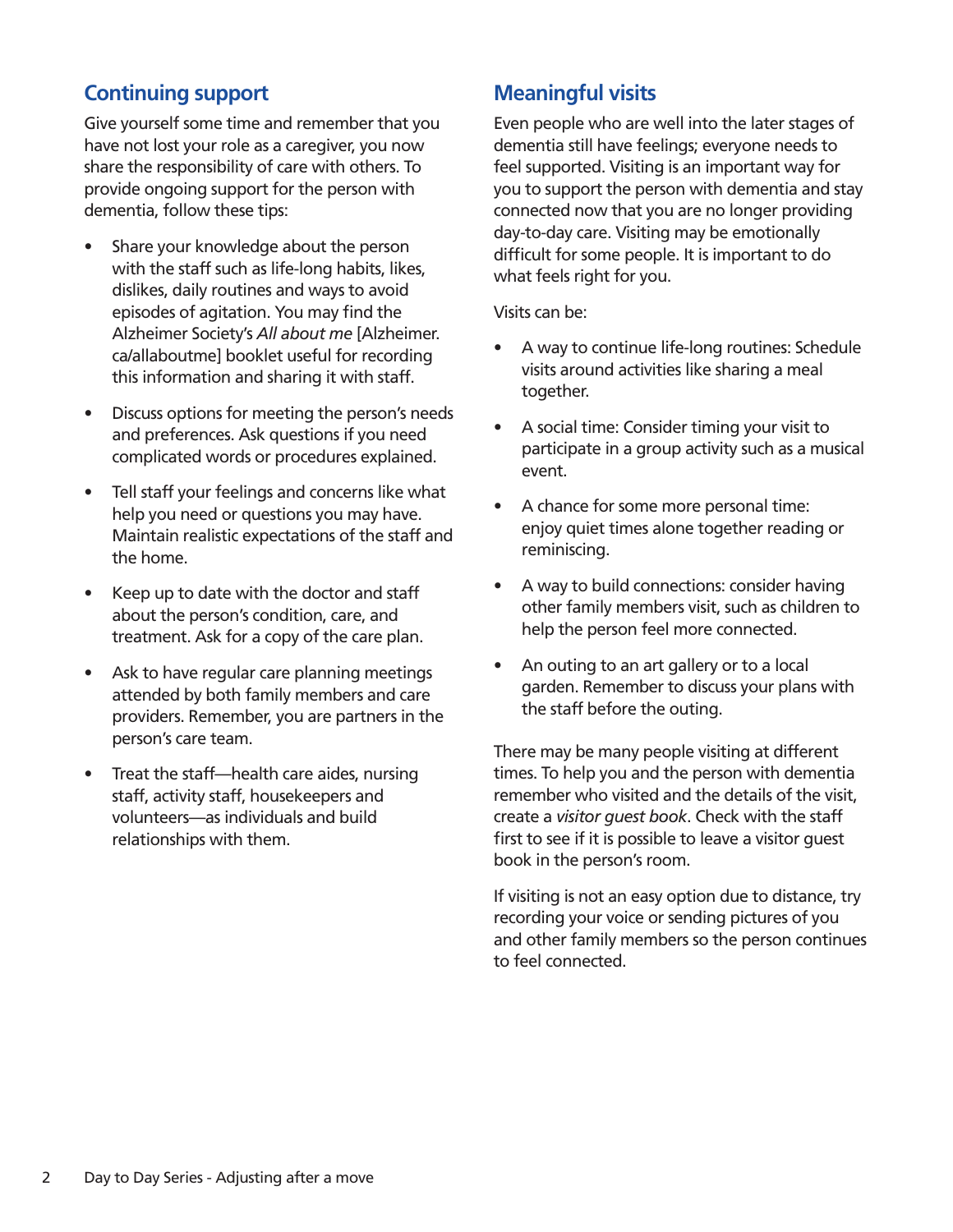#### **Your own adjustment**

During this transition, it will take time to adjust to your new schedule. Providing care for someone with dementia takes a tremendous toll on your physical and emotional health as the caregiver. However, it is common to be so involved in caregiving that you may overlook caring for yourself.

To actively care for yourself, try these self-care tips:

- Maintain and rebuild the connections that are important to you. For example, think about your interests and hobbies and consider contacting some friends or joining clubs, etc.
- Seek out support because it is one of the most important ways to come to terms with the feelings of loss and grief that are often part of caring for someone with dementia. It is important to reach out to individuals in your life who are your "psychological family," meaning the people you naturally turn to in times of crisis and celebration. Identify the people in your life who are there for you in good times and bad. These are people who may be in the strongest position to understand you, acknowledge your remarkable efforts and successes, and give vital support.
- Keep in mind that whatever you are feeling, it's normal; you may feel lonely or empty without the person or you may not have these feelings. Also, remember that not all caring relationships are loving and close. If your relationship with the person with dementia is difficult, it is natural to be sad about not having a more positive relationship with them.

Try to be realistic about the nature of dementia. Sometimes caregivers expect that the person will improve under the care of professionals. However, the dementia will continue to progress regardless of where the person lives. Continue to learn about the disease and how to support the person through each stage.

Give yourself some time and remember you have not lost your role as a caregiver; you are now sharing the responsibility with others. You and the person with dementia will be facing different experiences and will need time to adjust to the changes after the move. To help address your concerns about settling in, consider the following tips.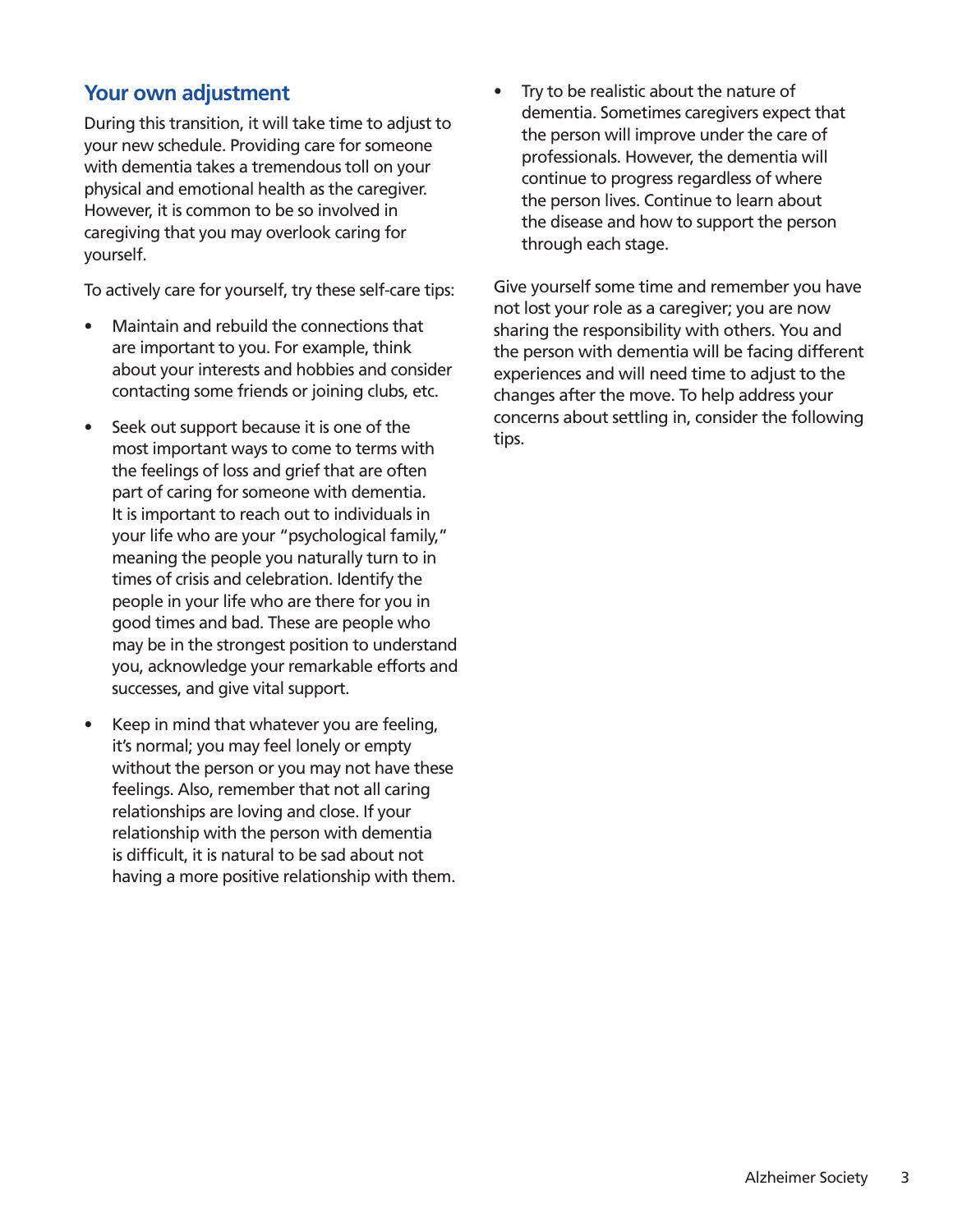### **Tips for settling in**

| <b>Common concerns</b><br>about settling in                                                                        | Tips to help address your concerns                                                                                                                                                                                                                                                                                                                                                                                                                                                              |
|--------------------------------------------------------------------------------------------------------------------|-------------------------------------------------------------------------------------------------------------------------------------------------------------------------------------------------------------------------------------------------------------------------------------------------------------------------------------------------------------------------------------------------------------------------------------------------------------------------------------------------|
| I'm not sure how long it<br>will take the person with<br>dementia to adjust to<br>their new environment.           | Try to be patient as the person with dementia settles in. For some, it<br>may take weeks or months and for others, less. Communicate closely<br>with the staff during this adjustment period. On the other hand, the<br>person with dementia may adjust quite well to their new surroundings.<br>This may leave you with mixed emotions. These feelings are completely<br>natural. Remember, you have not lost your role as a caregiver, you are<br>now sharing the responsibility with others. |
| I don't know how to react<br>if the person asks difficult<br>questions or says things<br>like "I want to go home." | Find out what may be triggering difficult questions or statements. Is the<br>person feeling unsafe? Sometimes the person simply needs reassurance.                                                                                                                                                                                                                                                                                                                                              |
| I'm not sure how often I<br>should visit.                                                                          | Visit as often as you want and stay for as long as you feel comfortable.<br>For some people, caregiving has been so demanding that they need<br>a break during the first few weeks after moving. Others want to visit<br>as often as possible during the first few weeks. The important thing<br>is to make each visit -regardless of length or frequency - as full and<br>rewarding as possible for both of you.                                                                               |
| I'm not sure what to do<br>it the staff provides care<br>differently than what the<br>person is used to.           | Acknowledge that there will be differences between the caregiving<br>routine at the long-term care home and how you cared for the person<br>in your home. Share your knowledge about the person with staff.                                                                                                                                                                                                                                                                                     |
| Now that I'm not<br>responsible for day-to-day<br>care, I'm not sure what my<br>role is.                           | Focus your time and energy on providing the person with a sense of<br>belonging and love that no one else can give. If you wish to continue to<br>contribute to the physical care of the person, negotiate what your role<br>with the staff. Allowing others to take responsibility for the day-to-day<br>caring tasks does not make you a less important caregiver.                                                                                                                            |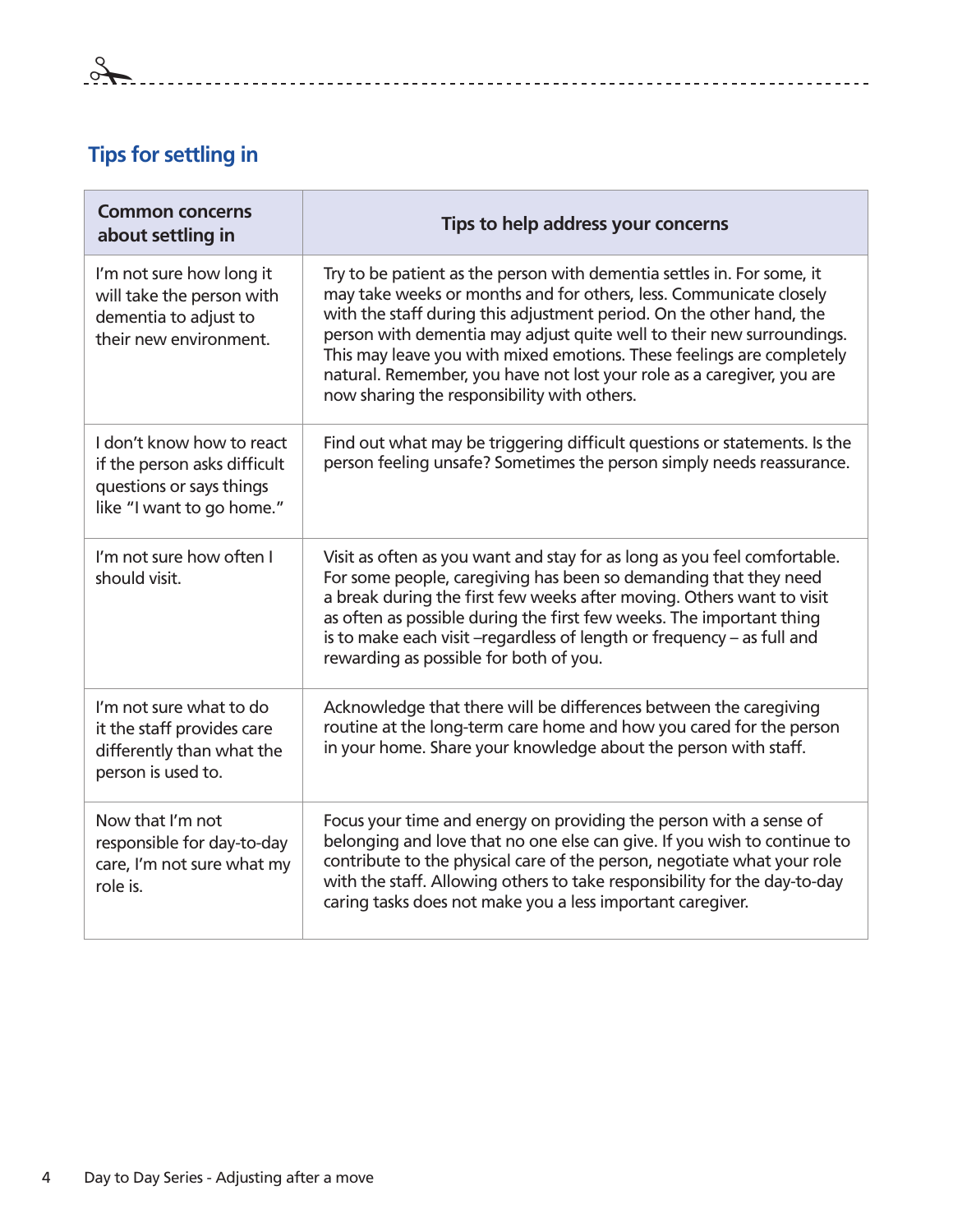Ideas for spending time together:

- Look at photos.
- Go for a walk.
- Listen to music.
- Hold hands.
- Brush the person's hair or massage their hands with a perfumed cream.
- Rummage through interesting items that have meaning for the person (e.g., a variety of fabrics for a sewer or baseball memorabilia for a sports fan)
- Enjoy painting or creating something.
- Share a snack.
- Read aloud from the newspaper or from a favourite book.
- Visit a garden.
- Do tasks like folding towels.
- Walk around the home and meet other residents.
- Watch a DVD series.
- Read aloud letters or emails from friends or listen to a taped message or voicemail.
- Pre-arrange to call a friend or family member.
- Sit where you can see activities like at a window overlooking a busy street or a garden with a birdfeeder.

"Keeping my mother happy was all that mattered. If something made her happy, like a strawberry ice cream treat or listening to music, we always tried to do that. – a caregiver in Nova Scotia, Canada

#### **Need more information?**

Contact your local Alzheimer Society for information and support. Visit our website at www.alzheimer.ca.